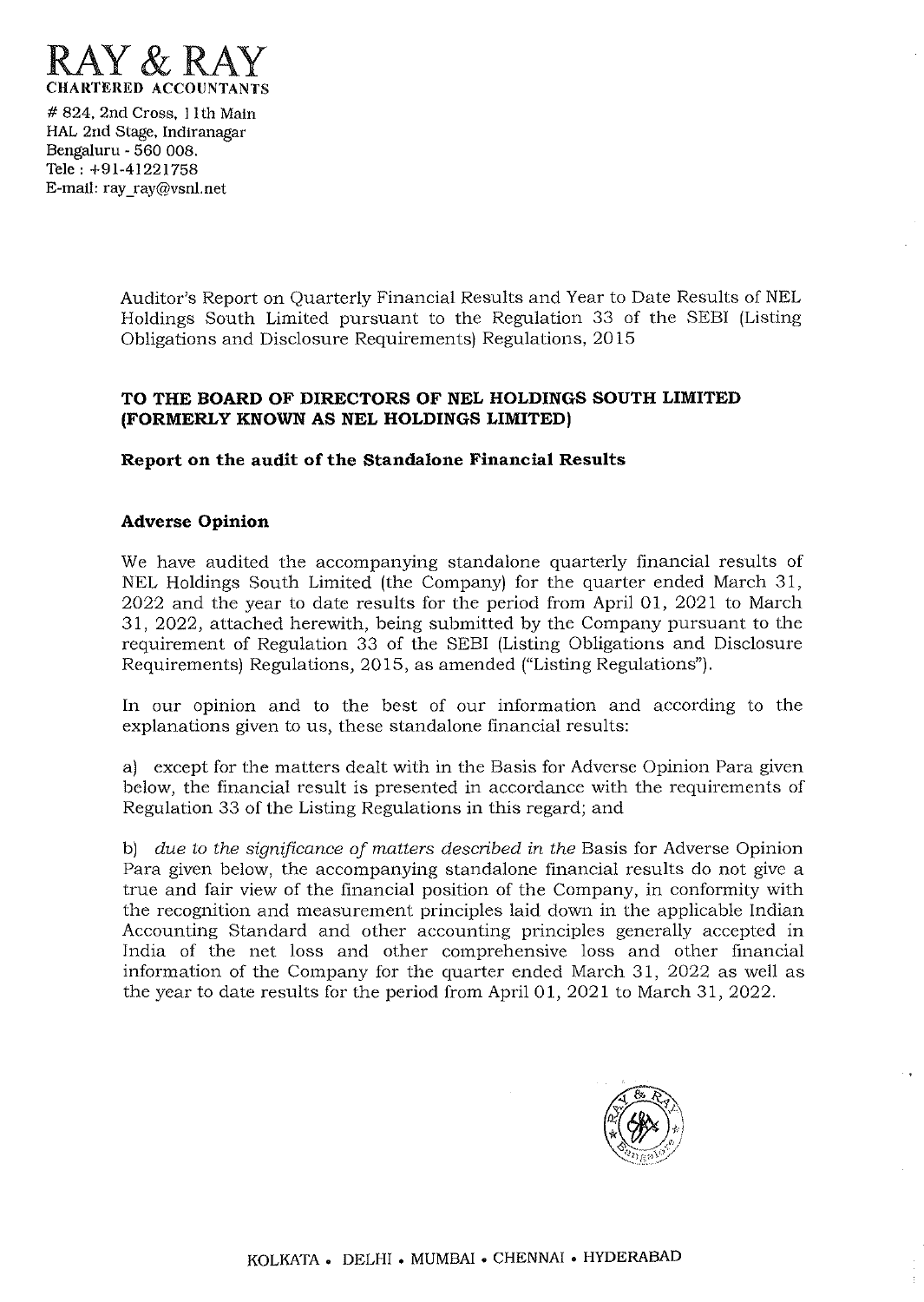

# **Basis for Adverse Opinion**

1. The Company has incurred losses over the years resulting in negative net worth, negative working capital and negative cash flows. The default in payment of dues to banks and financial institution and creditors etc. are the identified events that, individually or collectively, may cast significant doubt on the Company's ability to continue as a going concern. The Statement does not adequately disclose this fact.

The Company is in the process of exiting the projects and settling the loans from banks, financial institutions and creditors etc. Although these transactions have reduced the liability of the Company to banks and financial institutions, the ability of the Company to continue as a going concern remains uncertain in view of the above.

As the Company has not recognized this fact and has prepared the standalone financial statements on a going concern assumption basis without carrying out any adjustments, in our opinion, the standalone financial statements may not give a true and fair view.

2. The Company has accounted, Principal of Rs. 34,495 Lakhs, Accrued Interest of Rs. 8,230 Lakhs and Disputed Liability of Rs.16,574 in its books of account as total outstanding to banks and financial institution as on 31st March,2022. All the banks and financial institutions have declared the outstanding loan accounts of the company as Non-Performing Accounts (NPA) in the earlier years. Pending confirmation and correspondence, the outstanding balance and status of demand raised by the respective banks and financial institutions could not be verified by us. Further, penal interest on default on payment to banks and financial institution has neither been ascertained nor provided for in the books of account of the Company. (Refer to note 5 of the Statement)

In relation to a loan taken from Yes Bank for the Commissariat Road (Soho) Project, the Bank has principally agreed for settlement of the loan for Rs. 3,000 Lakhs. The Company has not provided any further interest on this loan since the previous financial year. Further, the Company had earlier been written back accrued interest amounting to Rs. 1,443 Lakhs as income in the quarter ended June 30, 2021, which has now been reversed in the quarter ended March 31, 2022 and classified as Disputed Liability without any confirmation from the Bank in this regard. (Refer to note 12 of the Statement).

During the year, the Company has not provided interest for the loan outstanding from Yes Bank against the Plaza Project. Further, the Company has classified the interest outstanding as on March 31, 2022 amounting to Rs. 3,728 Lakhs, to the extent allocated to the project, as a disputed liability without any confirmation from the Bank in this regard. The basis and documentation for such non provision of interest and classification as a

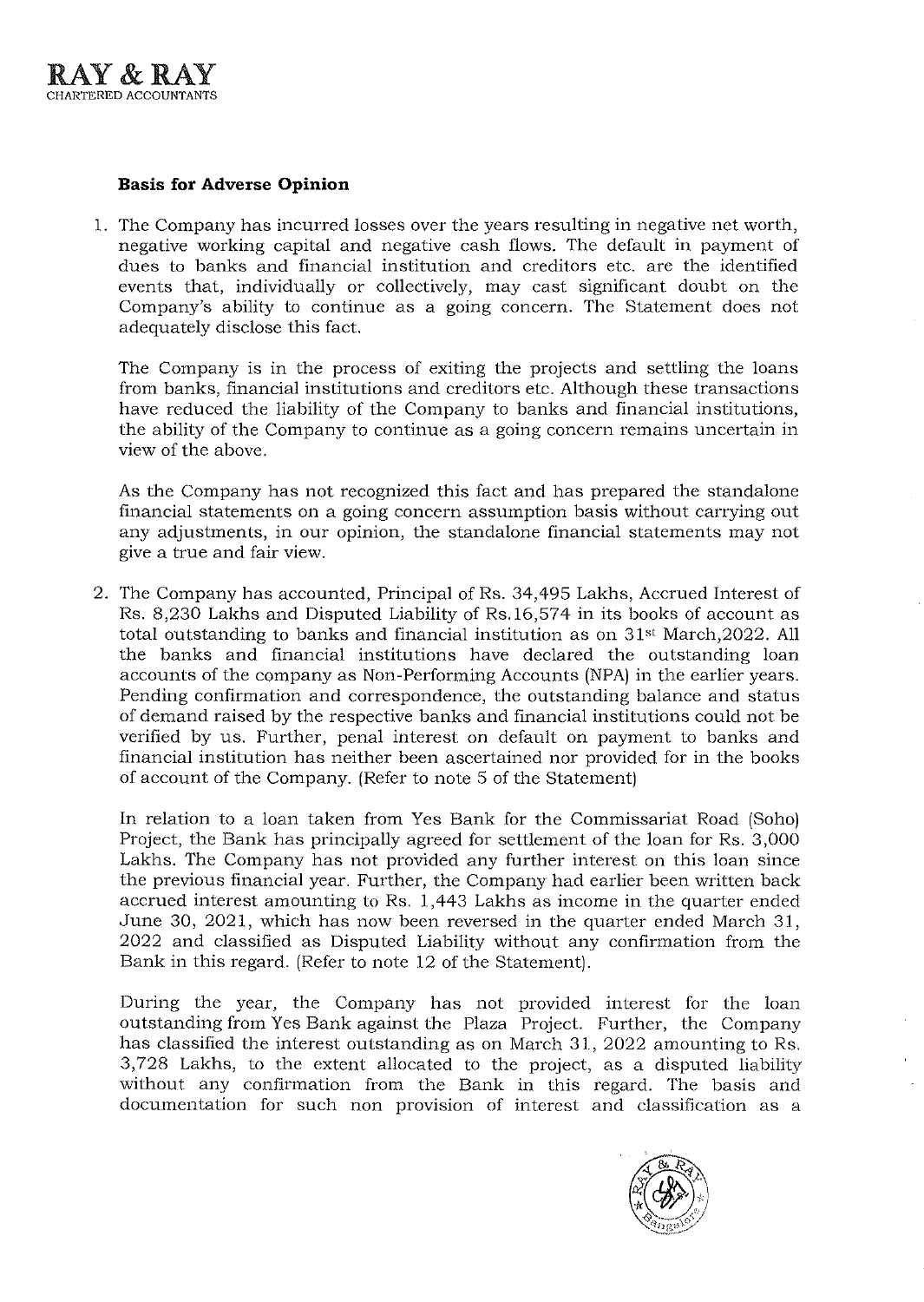disputed liability was not made available for our verification. (Refer to note **11** of the Statement).

During the previous year, the Company has sold/disposed two projects viz, Knightsbridge and Virgin Island. The remaining balance of the term loan related to these projects amounting to Rs 11,402 Lakhs in respect of the borrowing from HDFC Limited which had earlier been written back as income in the quarter ended June 30, 2021, has now been reversed in the quarter ended March 31, 2022 and classified as Disputed Liability. (Refer note 10 of the statement).

Further, the Company has filed defense appeal before the Debt Recovery Tribunal on 23.08.2021 against which the final order has not yet received by the Company.

- 3. The outstanding balance of advances collected from customers in earlier years pertaining to closed / suspended residential projects, amount to Rs. 421 Lakhs as on the reporting date. Such receipts are in the nature of deemed deposits under Rule 2(c) (xii) (b) of the Companies Acceptance of Deposit (Rules) 2014 and is within the purview of the provisions of sections 73 to 76 of the Companies Act, 2013.
- 4. In spite of the negative net worth of the subsidiaries, the Company has not accounted for impairment loss of Rs 5,389 Lakhs against advance given to them, resulting in the understatement of loss and overstatement of net worth by the said amount. The Company has further disbursed fresh advance amounting Rs. 651 Lakhs during the year for which no document has been provided to us for our verification and which in our opinion is a matter of concern and is prejudicial to the interest of the Company.
- 5. The Company has not tested impairment of its projects' CWIP and Inventories amounting to Rs. 8,835 Lakhs and Rs. 5,181 Lakhs (Net of "Payable to land owner for land under Joint Development Agreement, JDA") respectively for ascertaining the realizable value as on  $31<sup>st</sup>$  March, 2022. To the extent of any possible diminution of value not accounted for, the standalone financial statements may not give a true and fair view as per the requirement of Ind AS 2.
- 6. Year-end balance confirmation certificates in respect of trade receivables, trade payables, vendor advances, advance from customers and a few other advances, have not been provided for our verification and record. In absence of adequate audit evidence, we are unable to ascertain as to whether any provision is required with respect to the carrying amounts of these balances as at reporting date. Further, Trade Receivable amounting to Rs. 1,838 Lakhs receivable from customer as on 31st March, 2022 has not been considered for impairment loss based on expected credit loss method as per requirement of Ind AS 109.

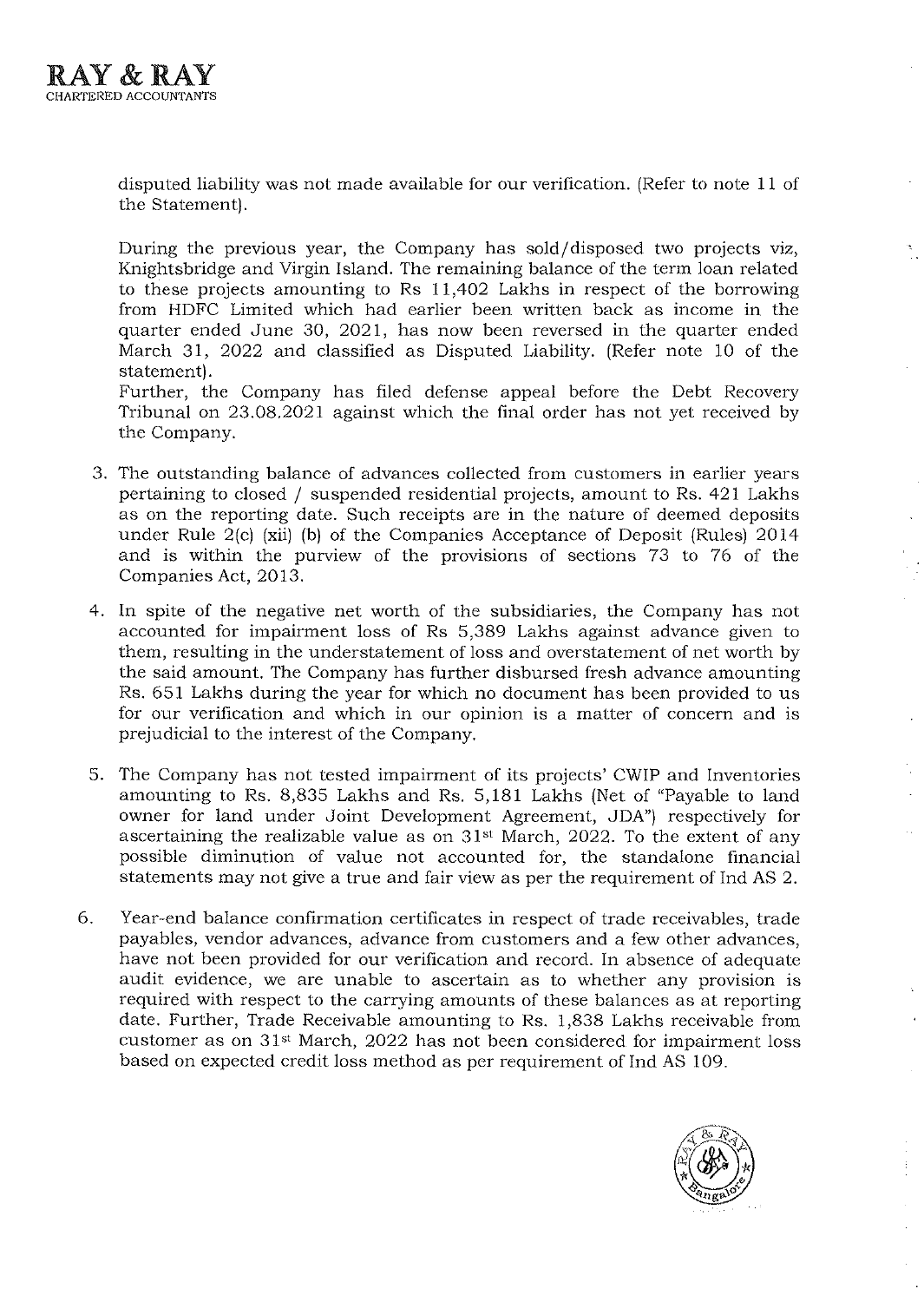

7. As per the records of the company and information and explanations provided to us, the Company has been irregular in depositing the undisputed statutory dues including provident fund, employees' state insurance, income-tax, salestax, service tax, duty of custom, duty of excise, value added tax, Goods and Services tax, cess. The GST department has suo moto cancelled the GST registration of the Company on October 31, 2020. The Company also has a receivable balance of Rs. 1,199 Lakhs and payable balance of Rs. 9,186 Lakhs from various government authorities. Due to such statutory non compliances, we are unable to comment on the actual recoverability and payment dues against such balances.

We conducted our audit in accordance with the Standards on Auditing (SAs) specified under section 143(10) of the Companies Act, 2013 (the Act). Our responsibilities under those Standards are further described in the Auditor's Responsibilities for the Audit of the Standalone Financial Results section of our report. We are independent of the Company in accordance with the Code of Ethics issued by the Institute of Chartered Accountants of India together with the ethical requirements that are relevant to our audit of the financial results under the provisions of the Companies Act, 2013 and the Rules thereunder, and we have fulfilled our other ethical responsibilities in accordance with these requirements and the Code of Ethics. We believe that the audit evidence we have obtained is sufficient and appropriate to provide a basis for our opinion.

# **Emphasis of Matter**

We draw attention to the fact that:

a. The Company has given unsecured advance amounting to Rs. 1,887 Lakhs to WLM Logistics Parks Private Limited (formerly known as Winter Lands Private Limited) (WLM) for acquiring various immovable properties on behalf of the Company for which no Joint Development Agreement (JDA) could be produced to us. We have been informed that WLM is not in a position to honor its commitment or repay the advance. The management is of the view that provision for the same is not required as, WLM has sought to transfer its JDA rights in the Project at Commissariat Road, Bengaluru, to the extent of 9920 Sq. feet to the Company by way of Memorandum of Understanding (MOU). In this context, we have not been provided with any copy of No Objection Certificate (NOC) from the Land owners and also the basis of the valuation has not been satisfactorily explained to us.

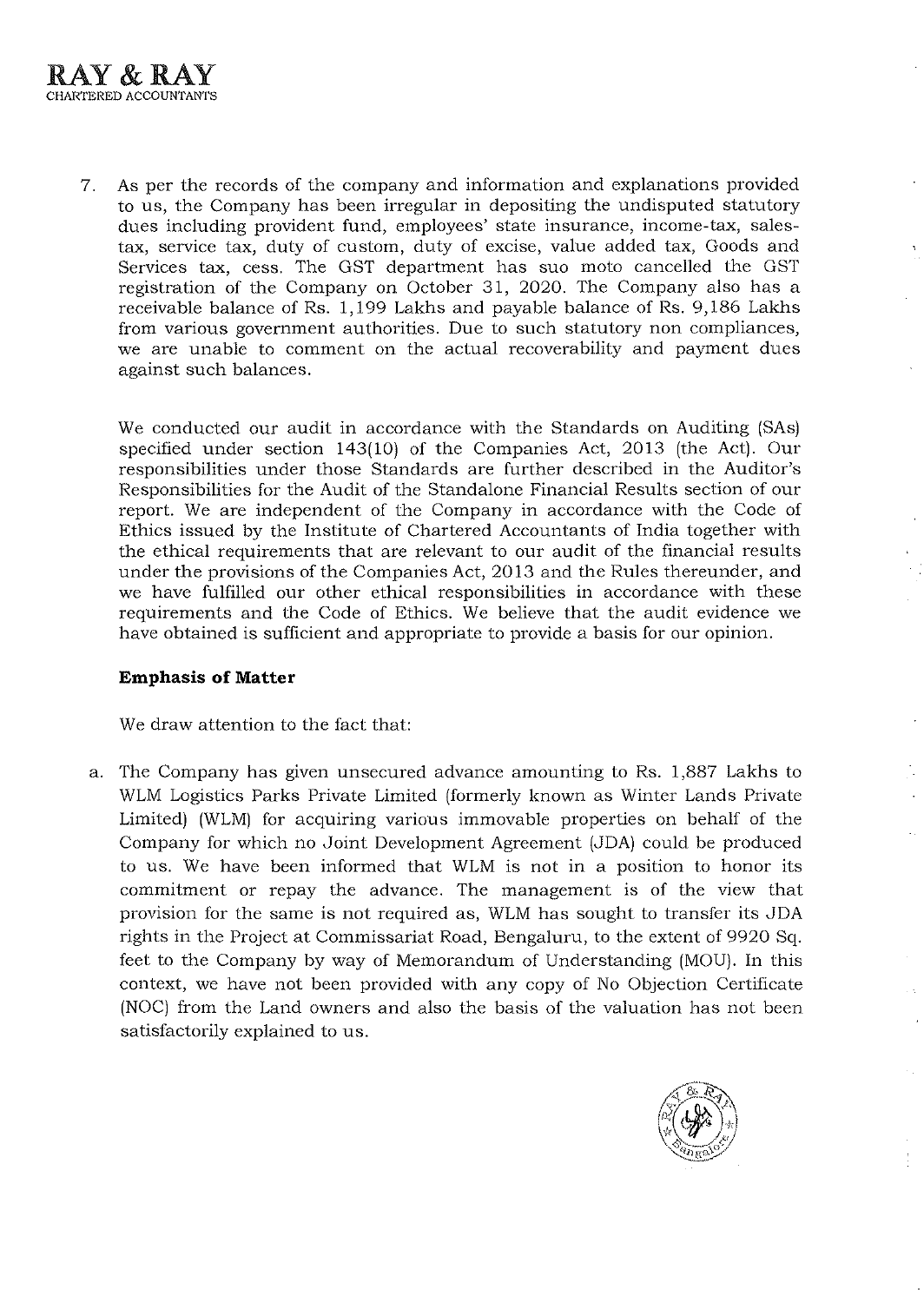During the year, the Company has received Rs. 5.30 Lakhs as advance from WLM. We have not been provided any documentation or explanation in respect of and such transactions.

In addition to the existing liability, WLM has acquired the following liabilities of Boulevard and Somerset as provided below:

1. As reported earlier, the Company has given unsecured advance amounting to Rs. 3,515 Lakhs to Boulevard Developers Private Limited (Boulevard) for acquiring various immovable properties on behalf of the Company for which no Joint Development Agreements (JDA) could be produced to us. We have been informed that Boulevard is not in a position to honor its commitment and repay the advance. The Company had fully provided for the same in the previous financial year.

During the year, this outstanding amount of Rs. 3,515 Lakhs repayable to the Company by Boulevard has been taken over by WLM. Correspondingly, the provision against such advance has also been transferred to WLM.

The Company has entered into an MOU with WLM agreeing to enter into a JDA for development of Residential Layouts. In respect of this MOU, the Company has agreed to adjust an amount of Rs. 3,000 Lakhs towards an interest free Refundable Security Deposits from the balance of Rs. 3,515 Lakhs taken over by WLM as mentioned above. We have not been provided with any copy of No Objection Certificate (NOC) from the Land owners. Further, the ownership of WLM in such property has not been satisfactorily explained to us.

ii. As reported earlier, the Company had advanced Rs. 1,228 Lakhs to Somerset Infra Projects Private Limited (Somerset) for acquiring immovable properties and for transfer of development rights (TOR) in various cities like Chennai, Cochin, Bangalore, on behalf of the Company. Somerset has failed to procure land and/ or the licensed TOR Rights as per the agreement and has not refunded the money. The Company had made full provision for the said advance over the last four years without taking any legal action for recovery. During the year, an amount of Rs. 500 Lakhs received earlier from a third party towards assignment of the recovery of such advance has now been adjusted with this balance.

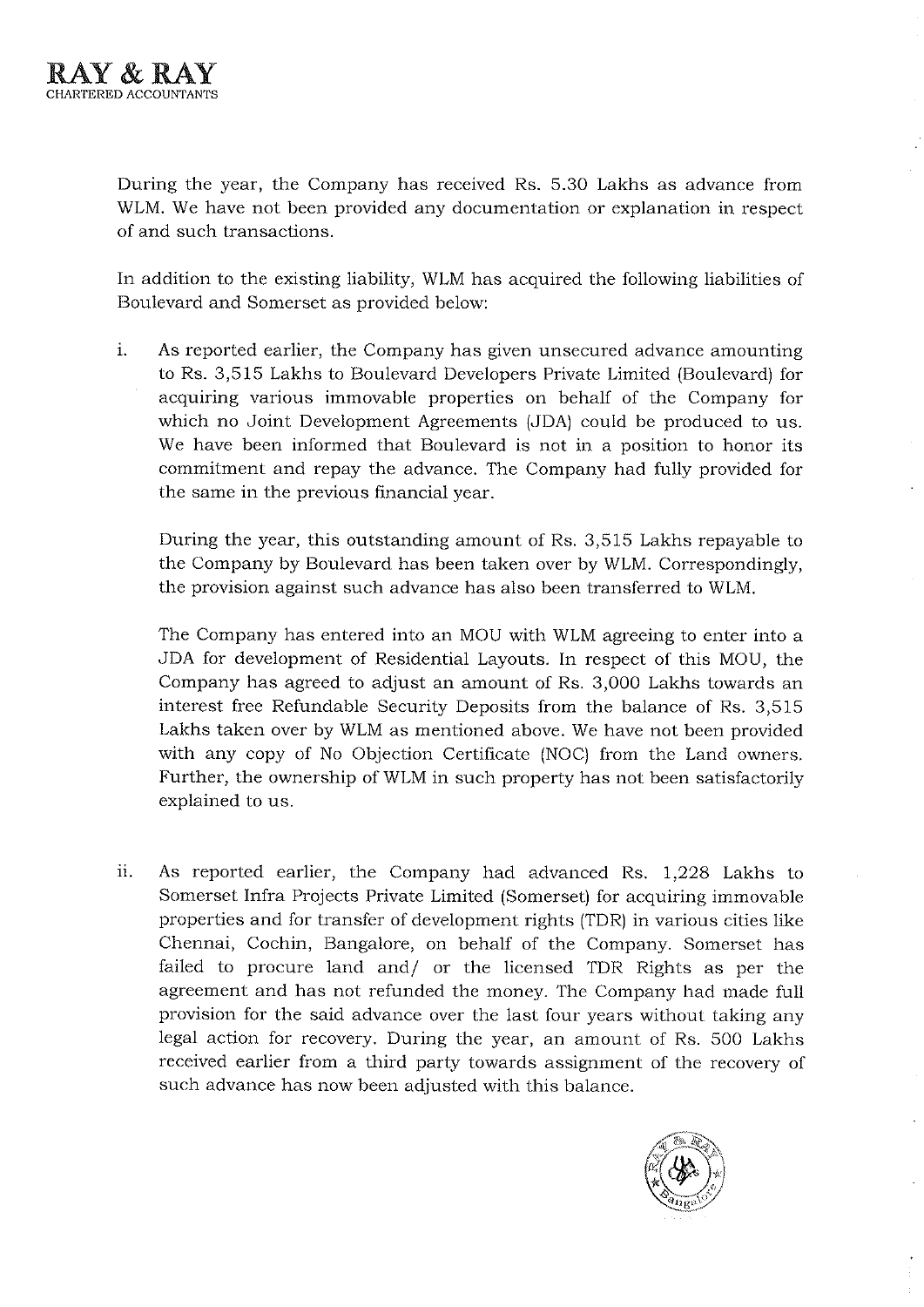In respect of the remaining balance of Rs. 728 Lakhs receivable, WLM has taken over this liability from Somerset and has subsequently assigned the rights of a certain villa in the project "True Blue Napa Valley" to the Company by way of MOU dated 12.08.202l. However, documentary evidence for the ownership of WLM in such property has not been satisfactorily explained to us.

- b. The Company had written back loan outstanding along with accrued interest amounting to Rs. 3,763 Lakhs during the year pertaining to a term loan from HDFC Limited against a transferred Company project Park Avenue and also a term loan from Sriram City Union Finance Limited (SCUFL) pertaining to Company project Logos, both of which has been waived off by HDFC Limited and SCUFL respectively. Such waiver has been verified on the basis of the documents made available for our verification. (Refer note 9 and 10 of the statement)
- c. The Company has not renewed the registration of project "Rio" under the provisions of Real Estate (Regulation and Development) Act, 2016 since 31st March 2019, resulting in non-compliance under the relevant rules and regulations of the Real Estate (Regulation and Development) Act, 2016.
- d. The Company is in process of reconciling "Billing in excess of revenue" to the extent of Rs. 138 Lakhs.
- e. According to the information and explanation provided to us, Gratuity plan of the Company is unfunded as at 31st March, 2022 and the Company has made provision for the entire Gratuity Liability. Employee Gratuity Liability is being met as and when they fall due. As no assets are maintained by the Company, there is a liquidity risk that the Company may run out of cash resources which may further affect the financial position of the Company.
- f. Certain Managerial personnel duly appointed by members have intimated the Board in the current year that they would be foregoing their remuneration retrospectively from their respective date of appointment in order to comply with the provisions of section 197(1) of the Companies Act, 2013 since lender's approval prior to such appointment was not obtained. Necessary approval from the Board is yet to be obtained in this regard.

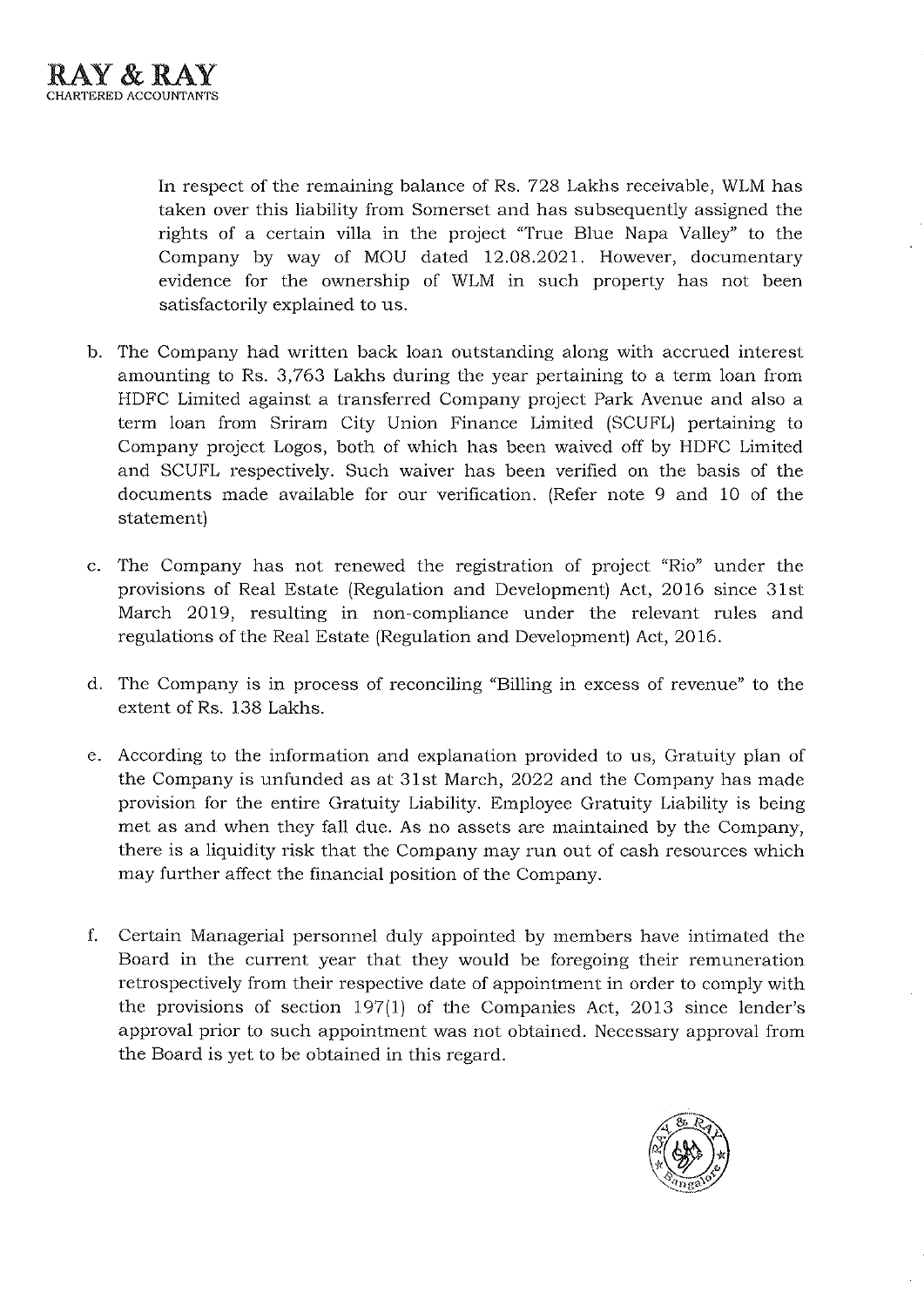- g. We have not received the necessary confirmation from the related parties of the Company. To this extent, we cannot comment on the related party transaction entered into by the Company during the financial year.
- h. The Company has written back certain long outstanding vendor liabilities in its books of accounts. Same is subject to ratification by the board.
- 1. Contingent Liability as disclosed in the standalone financial statements is based on management certification. We have not been provided with any other independent legal opinion in relation to any other litigation, demand or claim by or against the Company which may be contingent in nature.
- j. The Company has an outstanding liability of Rs. 162 Lakhs towards employee payable as on 31st March, 2022, of which an amount of Rs. 138.25 Lakhs has been written back for non-compliance of terms and conditions of employment contracts, as explained to us. Due to non-availability of additional information and ageing, we are unable to comment on the applicability of related statutory compliances or on the requirement of any further provision.
- k. Effect of COVID-19: We draw attention to note no. 13 of the Statement, which describes the economic and social consequences/disruption that the entity is encountering as a result of the COVID-19 pandemic that has impacted supply chains and consumer demand across the Country and has negatively affected the business of the Company. The situation is still evolving and the management's assessment of the impact of the pandemic on subsequent periods is dependent on the circumstances as they evolve.

Our opinion is not modified in respect of the above matters.

# **Management Responsibilities for the Standalone Financial Results**

These standalone financial results have been prepared on the basis of the standalone financial statements. The Company's Board of Directors are responsible for the preparation of these financial results that give a true and fair view of the net loss for the year ended March 31, 2021 and other comprehensive loss and other financial information of the company in accordance with the recognition and measurement principles laid down in Indian Accounting

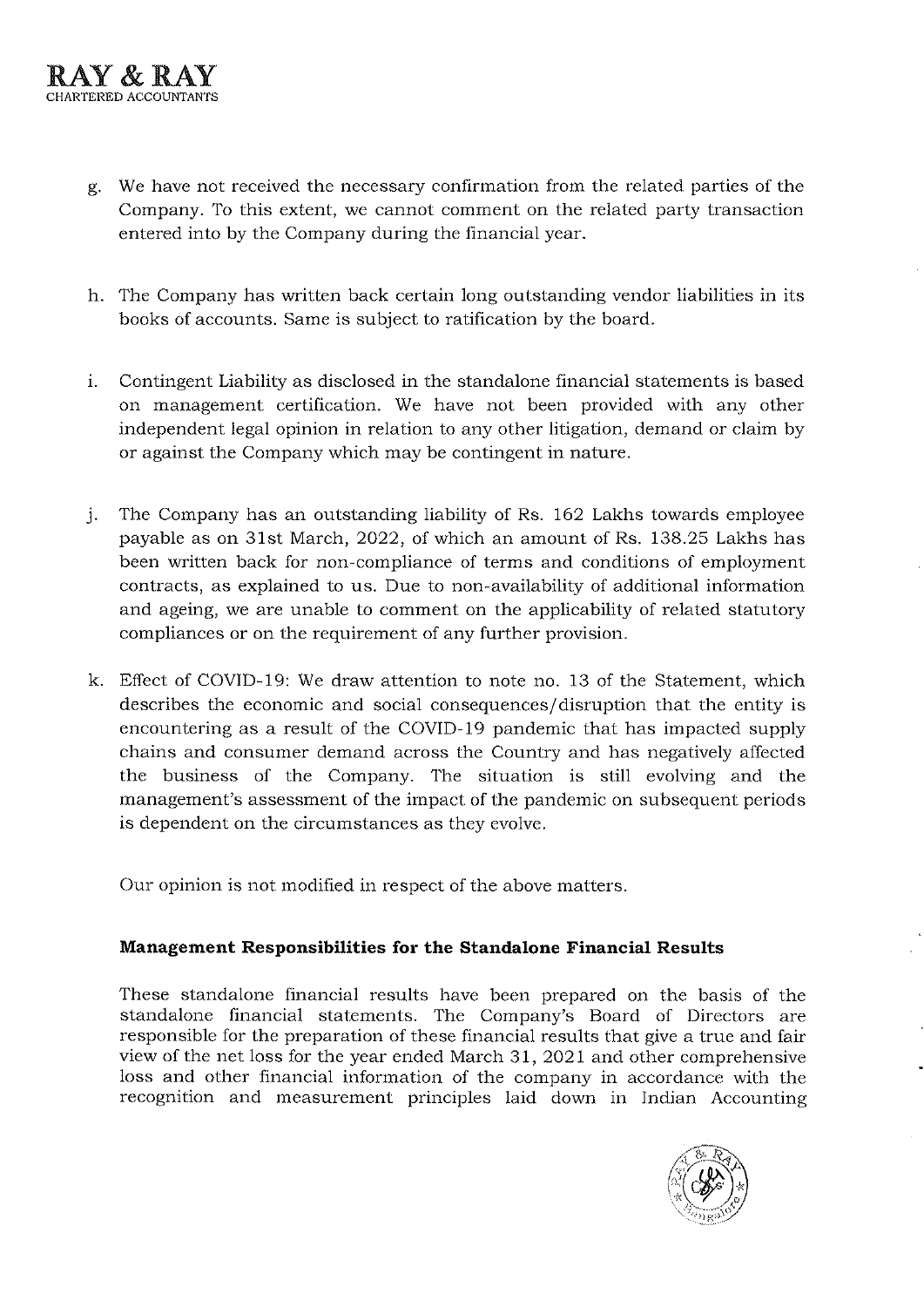Standard prescribed under Section 133 of the Act read with relevant rules issued thereunder and other accounting principles generally accepted in India and in compliance with Regulation 33 of the Listing Regulations. This responsibility also includes maintenance of adequate accounting records in accordance with the provisions of the Act for safeguarding of the assets of the Company and for preventing and detecting frauds and other irregularities; selection and application of appropriate accounting policies; making judgments and estimates that are reasonable and prudent; and design, implementation and maintenance of adequate internal financial controls that were operating effectively for ensuring the accuracy and completeness of the accounting records, relevant to the preparation and presentation of the standalone financial results that give a true and fair view and are free from material misstatement, whether due to fraud or error.

In preparing the standalone financial results, the Board of Directors are responsible for assessing the Company's ability to continue as a going concern, disclosing, as applicable, matters related to going concern and using the going concern basis of accounting unless the Board of Directors either intends to liquidate the Company or to cease operations, or has no realistic alternative but to do so.

The Board of Directors is also responsible for overseemg the Company's financial reporting proccss.

# **Auditor's Responsibilities for the Audit of the Financial Results**

Our objectives arc to obtain reasonable assurance about whether the standalone financial results as a whole are free from material misstatement, whether due to fraud or error, and to issue an auditor's report that includes our opinion. Reasonable assurance is a high level of assurance, but is not a guarantee that an audit conducted in accordance with SAs will always detect a material misstatement when it exists. Misstatements can arise from fraud or error and are considered material if, individually or in the aggregate, they could reasonably be expected to influence the economic decisions of users taken on the basis of these standalone financial results.

As part of an audit in accordance with SAs, we exercise professional judgment and maintain professional skepticism throughout the audit. We also:

Identify and assess the risks of material misstatement of the standalone financial results, whether due to fraud or error, design and perform audit

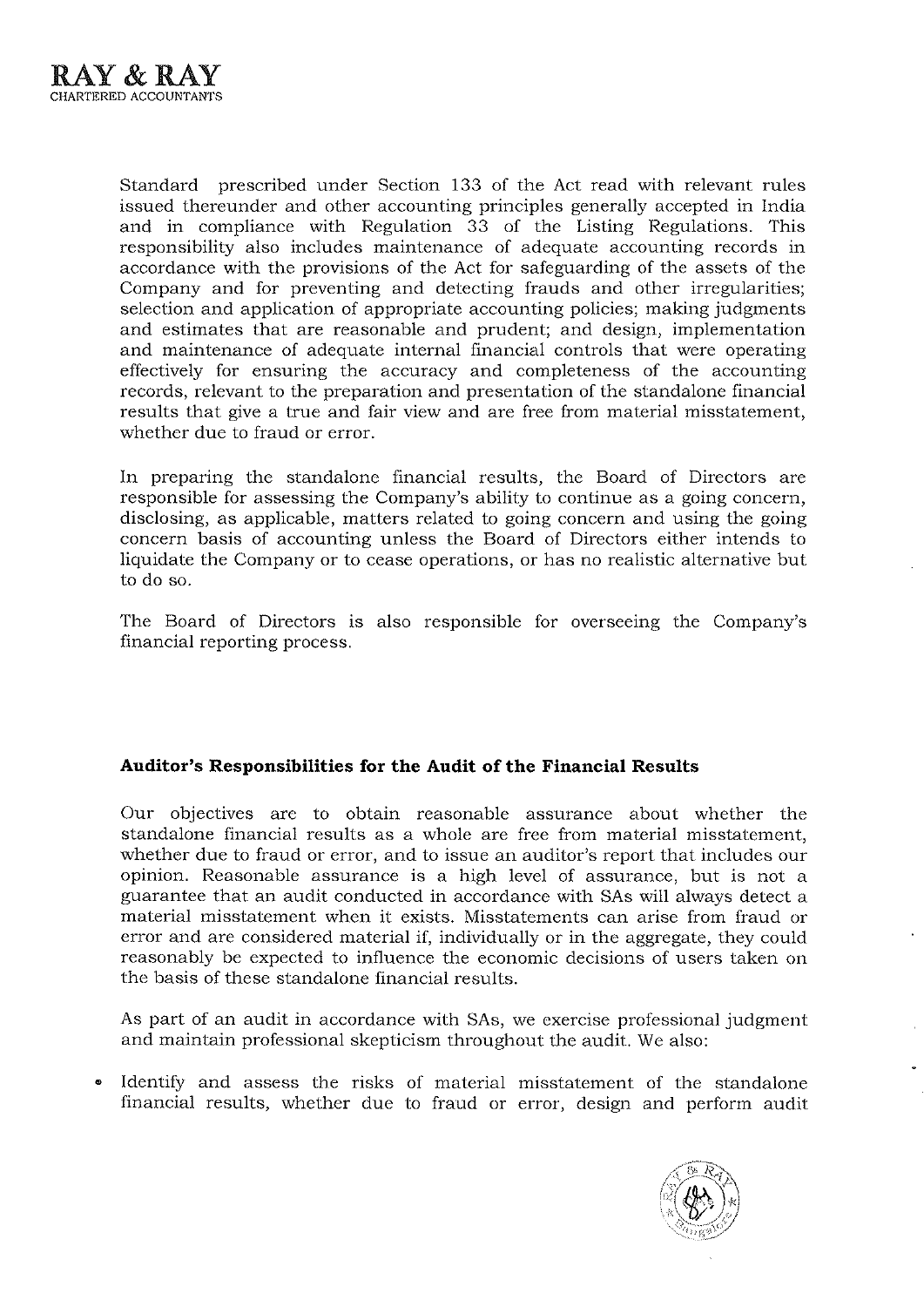procedures responsive to those risks, and obtain audit evidence that is sufficient and appropriate to provide a basis for our opinion. The risk of not detecting a material misstatement resulting from fraud is higher than for one resulting from error, as fraud may involve collusion, forgery, intentional omissions, misrepresentations, or the override of internal control.

- Obtain an understanding of internal financial control relevant to the audit in order to design audit procedures that are appropriate in the circumstances but not for the purpose of expressingan opinion on effectiveness of such controls.
- Evaluate the appropriateness of accounting policies used and the reasonableness of accounting estimates and related disclosures made by the Board of Directors.
- Conclude on the appropriateness of Board of Director's use of the going concern basis of accounting and, based on the audit evidence obtained, whether a material uncertainty exists related to events or conditions that may cast significant doubt on the Company's ability to continue as a going concern. If we conclude that a material uncertainty exists, we are required to draw attention in our auditors' report to the related disclosures in the statements or, if such disclosures are inadequate, to modify our opinion. Our conclusions are based on the audit evidence obtained up to the date of our auditors' report.
- Evaluate the overall presentation, structure and content of the standalone financial results, including the disclosures, and whether the standalone financial results represent the underlying transactions and events in a manner that achieves fair presentation.

Materiality is the magnitude of misstatements in the standalone financial results that, individually or in aggregate, makes it probable that the economic decisions of a reasonably knowledgeable user of the standalone financial results may be influenced. We consider quantitative materiality and qualitative factors in (i) planning the scope of our audit work and in evaluating the results of our work; and (ii) to evaluate the effect of any identified misstatements in the standalone financial results.

We communicate with those charged with governance regarding, among other matters, the planned scope and timing of the audit and significant audit findings, including any significant deficiencies in internal control that we identify during our audit.

We also provide those charged with governance with a statement that we have complied with relevant ethical requirements regarding independence, and to communicate with them all relationships and other matters that may

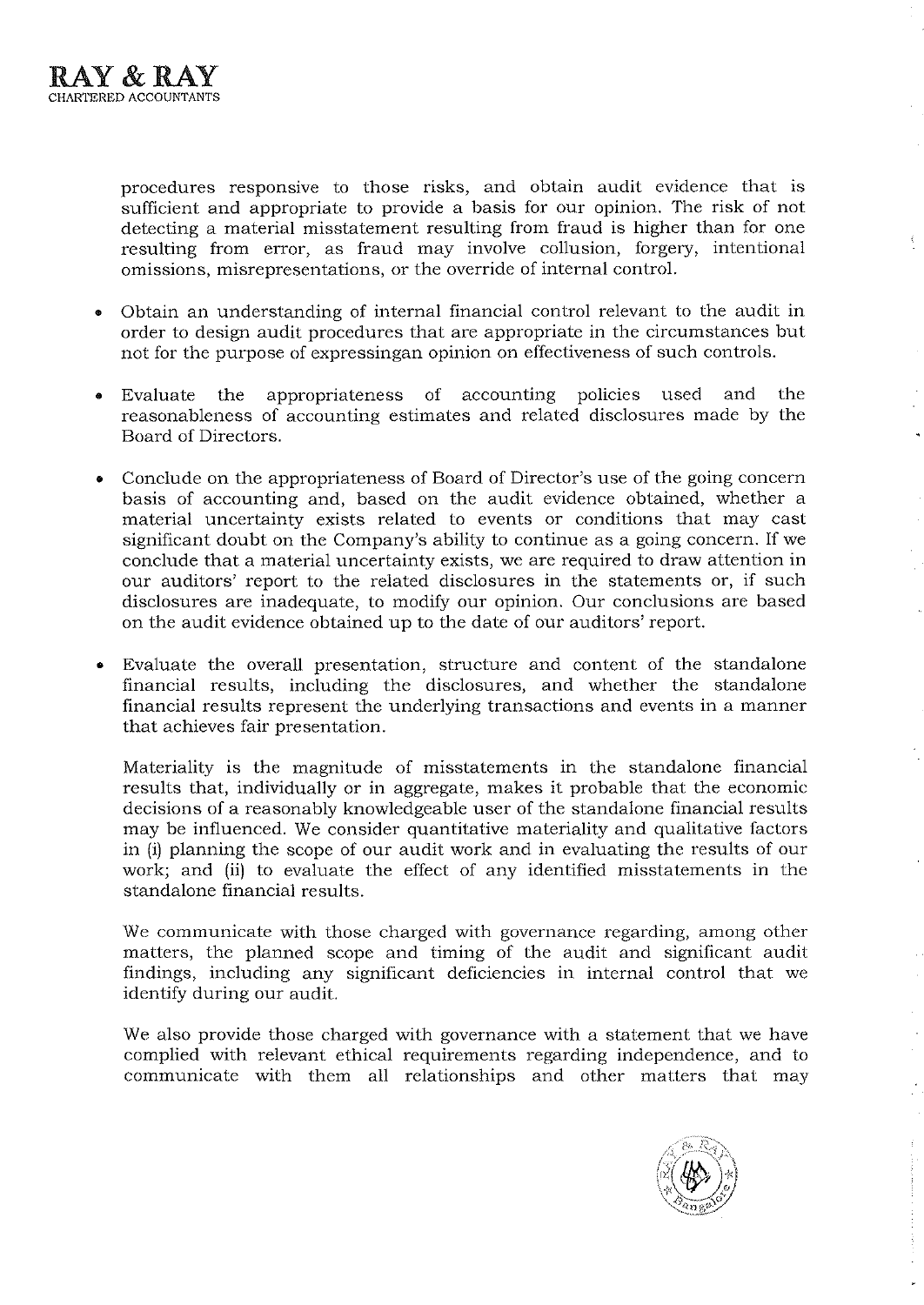reasonably be thought to bear on our independence, and where applicable, related safeguards.

The Statement includes the results for the quarter ended March 31, 202 and the corresponding quarter ended in the previous year being the balancing figures between audited figures in respect of the full financial year and the published unaudited year to date figures up to the third quarter of the relevant financial year which were subject to limited review.

> For **RAY & RAY**  Chartered Accountants (Firm's Registration No. 301072E)

h CA + 184 --- $\chi$ (CA's ) $\chi$ Shipra Gupta)

Partner Membership No. 436857 UDIN: 22436857AICITP8745

Place: Bengaluru Date: 29.04.2022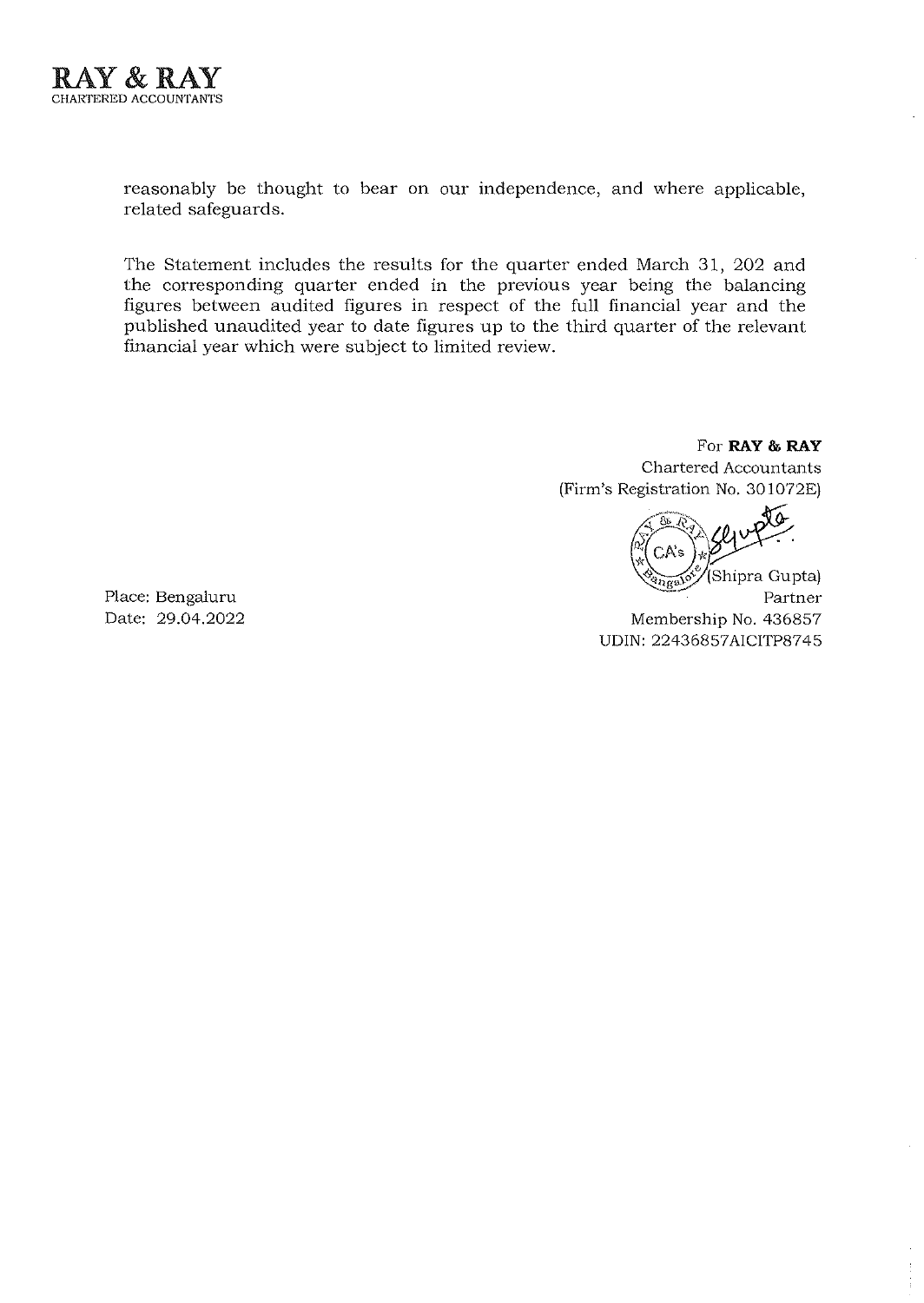## NEL Holdings South Limited (Formerly Known as NEL Holdings Ltd) Regd. Office: No. 110, Level 1 Andrews Building, M.G.Road Bangalore KA 560001 IN ClN: L0701OKA2004PLC033412, website - www.nelholdings.in



š,

 $\frac{1}{3}$ 

Phone Number: +918040174000

|                              | Statement of audited standalone financial results for the quarter and year ended March 31, 2022                                                                                                                        |                                 |                                            |                                                  |                                                                   | (Rs in lakh except EPS)                                       |
|------------------------------|------------------------------------------------------------------------------------------------------------------------------------------------------------------------------------------------------------------------|---------------------------------|--------------------------------------------|--------------------------------------------------|-------------------------------------------------------------------|---------------------------------------------------------------|
|                              |                                                                                                                                                                                                                        | <b>Ouarter ended</b>            |                                            |                                                  | Year ended                                                        |                                                               |
| No                           | Particulars                                                                                                                                                                                                            | 3 months<br>ended<br>31-03-2022 | Preceeding 3<br>months ended<br>31-12-2021 | Corresponding<br>3 months<br>ended<br>31-03-2021 | Year to date<br>figures for current<br>period ended<br>31.03.2022 | ear to date figures<br>for previous year.<br>ended 31.03.2021 |
|                              |                                                                                                                                                                                                                        | Audited                         | <b>Unaudited</b>                           | Audited                                          | Audited                                                           | Audited                                                       |
| $\mathbf{1}$                 | Income<br>(a) Revenue from operations<br>(b) Other Income                                                                                                                                                              | 0<br>159                        | 461<br>148                                 | 4,665<br>73                                      | 2.260<br>18.065                                                   | 7,372<br>243                                                  |
|                              | <b>Total Income</b>                                                                                                                                                                                                    | 159                             | 608                                        | 4,738                                            | 20,325                                                            | 7,616                                                         |
| $\overline{z}$               | Expenses<br>(a) Land and construction cost<br>(b) Changes in Inventories of Finished goods, work in                                                                                                                    | 690<br>$\bf{0}$                 | 192                                        | 12,713<br>(5,782)                                | 605<br>0                                                          | 9,710<br>(0)                                                  |
|                              | progress & Stock in Trade                                                                                                                                                                                              |                                 |                                            |                                                  |                                                                   |                                                               |
|                              | (c) Employee benefits expense<br>(d) Finance costs<br>(e) Depreciation and amortization expense                                                                                                                        | 35<br>1,394<br>6                | 153<br>508<br>2                            | 96<br>52<br>3                                    | 497<br>2,923<br>12                                                | 556<br>6,619<br>13                                            |
|                              | (f) Other Expenses                                                                                                                                                                                                     | 2,865                           | 360                                        | 252                                              | 3.570                                                             | 4,259                                                         |
|                              | <b>Total Expenses</b>                                                                                                                                                                                                  | 4,991                           | 1,216                                      | 7,335                                            | 7.607                                                             | 21.157                                                        |
|                              | Exceptional items                                                                                                                                                                                                      | (12, 845)                       | (0)                                        | (233)                                            | (13.706)                                                          | 6,077                                                         |
| 3                            | Profit/(Loss) before tax (1-2)                                                                                                                                                                                         | (17, 676)                       | (608)                                      | (2, 830)                                         | (988)                                                             | (7, 465)                                                      |
| $\overline{\mathbf{4}}$<br>5 | Tax expenses<br>i) Tax for previous years<br>iii) Current Tax<br>iii) Deferred tax<br>Profit/(Loss) after tax for the period (3-4)                                                                                     | 220<br>(177)<br>(17, 719)       | 10<br>(4)<br>(614)                         | (82)<br>13<br>(2,761)                            | 220<br>(164)<br>(1.044)                                           | 662<br>(8.127)                                                |
| 6                            | Other Comprehensive Income                                                                                                                                                                                             |                                 |                                            |                                                  |                                                                   |                                                               |
|                              | (i)Items that will not be reclassified to profit & Loss<br>(iI) Remeasurement of Defined Benefit Plan<br>(III)FVOCI - equity investments<br>(iv) Tax on above items that will not be reclassified to profit<br>or loss | 53<br>(63)<br>(13)              | 16<br>(4)                                  | (52)<br>115<br>(16)                              | (63)                                                              | 115<br>(29)                                                   |
|                              | Total Other Comprehensive Income                                                                                                                                                                                       | (23)                            | 12                                         | 47                                               | (63)                                                              | 86                                                            |
| $\overline{z}$               | Total Comprehensive Income for the period[Comprising<br>profit/(loss) and Other Comprehensive Income for the period<br>$(5+6)$                                                                                         | (17,742)                        | (602)                                      | (2,714)                                          | (1, 107)                                                          | (8.041)                                                       |
| 8                            | Earnings/(Loss) Per Share ('EPS') (of Rs. 10 each) - (Rs.) (not<br>annualised)<br>(a) Basic EPS<br>(b) Diluted EPS                                                                                                     | (12.15)<br>(12.15)              | (0.42)<br>(0.42)                           | (1.89)<br>(1.89)                                 | (0.72)<br>(0.72)                                                  | (5.57)<br>(5.57)                                              |
| 9.                           | Paid up equity share capital<br>(Face Value of 10/-each)                                                                                                                                                               | 14,583                          | 14,583                                     | 14,583.00                                        | 14,583                                                            | 14.583                                                        |
|                              |                                                                                                                                                                                                                        |                                 |                                            |                                                  |                                                                   |                                                               |

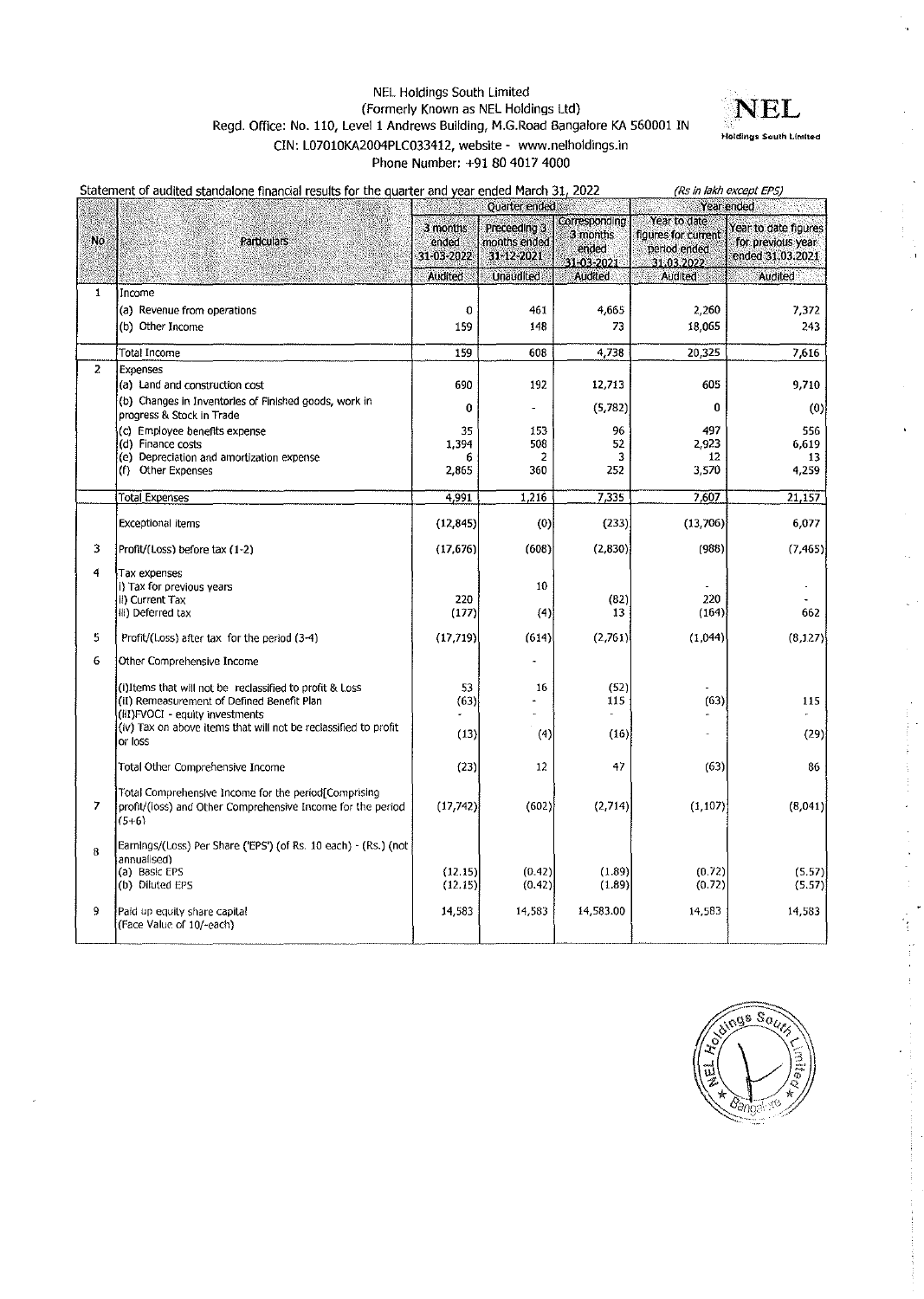Notes to the financial results:





 $\ddot{\phantom{0}}$ 

 $\hat{\mathcal{L}}$  $\bar{\mathbf{r}}$ 

 $\bar{\omega}$ 

 $\hat{\boldsymbol{\beta}}$  $\hat{\mathcal{L}}$  $\hat{E}$ 

ć,

 $\begin{array}{c} \frac{1}{2} \\ \frac{1}{2} \end{array}$ 

 $\frac{1}{2}$ 

|                                           |                | (Rs in lakh ,  |  |  |
|-------------------------------------------|----------------|----------------|--|--|
|                                           | As on          | As on          |  |  |
| <b>Particulars</b>                        | 31-Mar-22      | 31-Mar-21      |  |  |
| <b>ASSETS</b>                             | <b>Audited</b> | <b>Audited</b> |  |  |
| (1) Non-current assets                    |                |                |  |  |
| a) Property, Plant and Equipment          | 33             | 41             |  |  |
| b) Other Intangible assets                |                | 5              |  |  |
| c) Capital work in progress               | 8,835          | 8,835          |  |  |
|                                           | 8,869          | 8,881          |  |  |
| e) Financial Assets                       |                |                |  |  |
| (i) Investments                           | (0)            | (0)            |  |  |
| (ii) Loans                                |                |                |  |  |
| Deferred tax Asset (Net)                  |                |                |  |  |
| f) Other non-current assets               | 86             | 86             |  |  |
|                                           | 87             | 86             |  |  |
| (2) Current assets                        |                |                |  |  |
| a) Inventories                            | 17,559         | 32,659         |  |  |
| b) Financials Assets                      |                |                |  |  |
| (i) Trade receivables                     | 1,838          | 753            |  |  |
| (ii) Cash and cash equivalents            | 49             | 48             |  |  |
| (iii) Other Bank balances                 |                |                |  |  |
| (iv) Loans                                |                |                |  |  |
| (v) Other current financials assets       |                |                |  |  |
| c) Other current assets                   | 22,867         | 25,559         |  |  |
|                                           | 42,313         | 59,020         |  |  |
| <b>Total Assets</b>                       | 51,269         | 67,988         |  |  |
| <b>EQUITY AND LIABILITIES</b>             |                |                |  |  |
| (1) Equity                                |                |                |  |  |
| Equity Share capital                      | 14,583         | 14,583         |  |  |
| Other Equity                              | (1,05,494)     | (1,04,387)     |  |  |
|                                           | (90, 911)      | (89, 804)      |  |  |
| (2) Non-current liabilities               |                |                |  |  |
| a) Financial Liabilities                  |                |                |  |  |
| (i) Other financial liabilities           | 29             |                |  |  |
| b) Deferred tax liabilities, net          |                | 163            |  |  |
| c) Provisions                             | 94             | 88             |  |  |
| (3) Current liabilities                   | 123            | 251            |  |  |
| a) Financial Liabilities                  |                |                |  |  |
| (i) Borrowings                            | 34,495         | 35,586         |  |  |
| (ii) Trade payables                       | 10,837         | 19,323         |  |  |
| (iii) Other current financial liabilities | 69,870         | 68.216         |  |  |
| b) Other current liabilities              | 26,847         | 34,381         |  |  |
| c) Provisions                             | 8              | 34             |  |  |
|                                           | 1,42,057       | 1,57,540       |  |  |
| <b>Total Equity &amp; Liablities</b>      | 51.269         | 67.988         |  |  |



 $\bar{z}$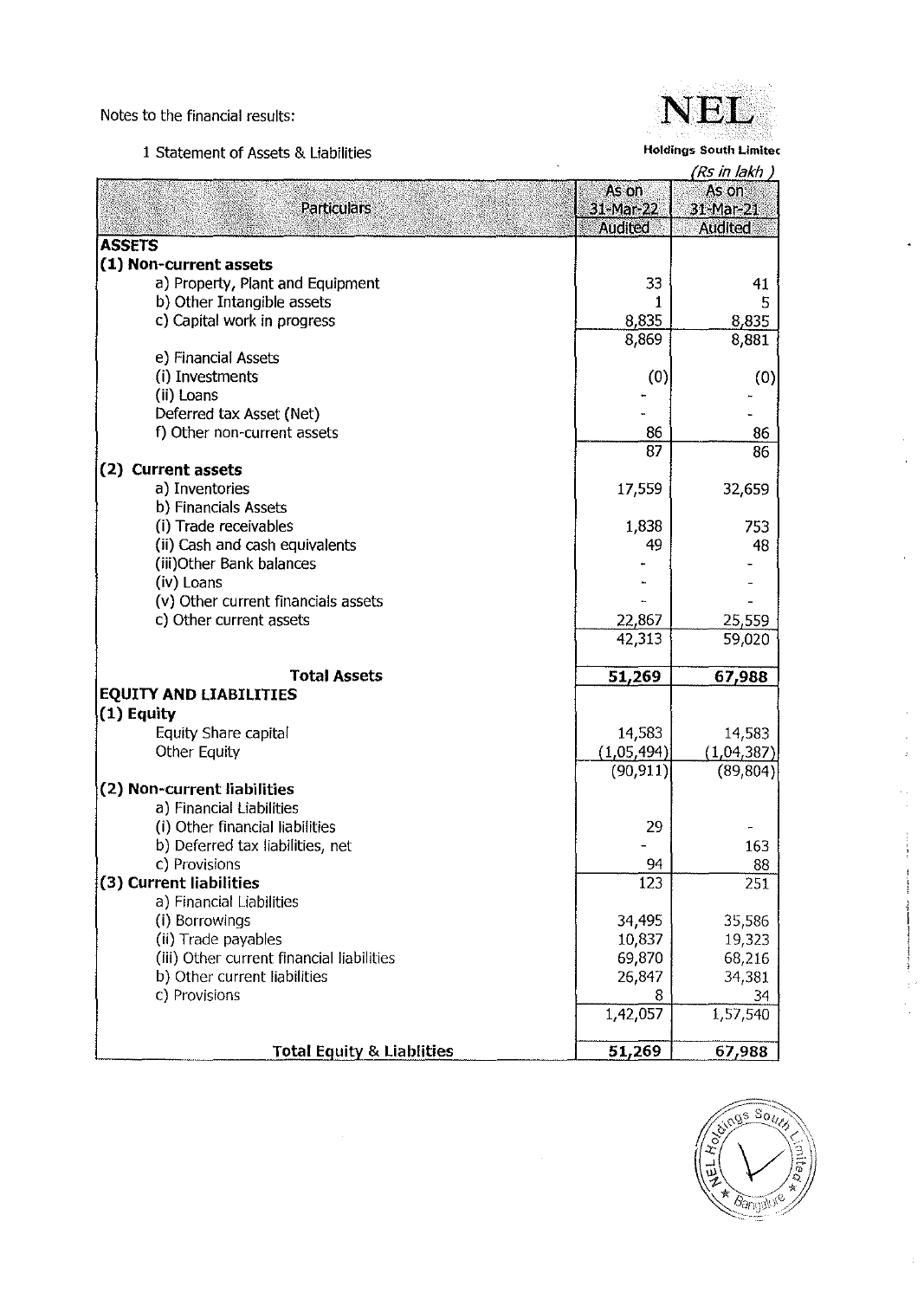| 2 Statement of Cash Flows                                                                         |                | (Rs in lakh)    |
|---------------------------------------------------------------------------------------------------|----------------|-----------------|
|                                                                                                   | Year ended     | Year ended      |
| <b>Particulars</b>                                                                                | 31.03.2022     | 31.03.2021      |
| <b>Cash flow from operating activities</b>                                                        | <b>Audited</b> | <b>Audited</b>  |
|                                                                                                   |                |                 |
| Profit/ (Loss) before tax                                                                         | -988           | $-7,465$        |
| Other Comprehensive Income (net of tax)                                                           | $-63$          | 86              |
| Adjustments to reconcile profit before tax to net cash flows:                                     |                |                 |
| Depreciation of property, plant and equipment                                                     | 12             | 13              |
| Gain/ (loss) on disposal of investments                                                           | 17,470         |                 |
| Write off of Liability                                                                            | $-3,764$       |                 |
| Provisions & Liabilities no longer required, written back                                         | $-17,796$      |                 |
| Interest element on Preference shares of NHDPL<br><b>Impairment Provision against Investments</b> | $-250$<br>250  | $-219$<br>4,767 |
| Finance costs                                                                                     | 2,019          | 6,619           |
|                                                                                                   |                |                 |
| Operating profit before changes in working capital                                                | $-3,110$       | 3,801           |
| Adjustments for:<br>(Increase)/ decrease in Inventories                                           | 15,100         | 26,575          |
| (Increase)/ decrease in trade receivables                                                         | $-1,085$       |                 |
| (Increase)/ decrease in other financial and non-financial                                         |                |                 |
| assets                                                                                            | 2,692          | 8,310           |
| Increase/ (decrease) in trade payables and other financial<br>liabilities                         | $-3,836$       | 10,328          |
| Increase/ (decrease) in provisions                                                                | $-20$          | $-4,583$        |
| Increase/ (decrease) in other non-financial liabilities                                           | $-7,734$       | $-21,050$       |
| Cash generated from / (used in) operating activities                                              | 2,009          | 23,382          |
| Income tax paid (net of refund)                                                                   | 12             | 124             |
| Net cash flows from/ (used in) operating activities (A)                                           | 2,020          | 23,505          |
| <b>Cash flow from investing activities</b>                                                        |                |                 |
| Purchase of property, plant and equipment (including capital                                      |                |                 |
| work-in-progress and capital advances)                                                            |                |                 |
| Sale of Investments - net                                                                         | 0              | 1               |
| Net cash flows from/ (used in) investing activities (B)                                           | 0              | -1              |
| <b>Cash flow from financing activities</b>                                                        |                |                 |
| Proceeds/(Repayments) from short-term borrowings                                                  | 0              | $-16,889$       |
| Interest paid (gross)                                                                             | $-2,019$       | $-6,619$        |
| Net cash flows from/ (used in) financing activities (C)                                           | $-2,019$       | $-23,508$       |
|                                                                                                   |                |                 |
| Net increase/ (decrease) in cash and cash equivalents                                             | 1              | -3              |
| Cash and cash equivalents at the beginning of the year                                            | 48             | 51              |
| Cash and cash equivalents at the end of the year                                                  | 49             | 48              |
|                                                                                                   |                |                 |

| Total cash and cash equivalents         | ΔQ                                  |            |
|-----------------------------------------|-------------------------------------|------------|
| - on current account                    | 49                                  | 49         |
| Balance with banks                      |                                     |            |
| Cash on hand                            |                                     |            |
|                                         | <b>Audited</b>                      | Audited    |
| Components of cash and cash equivalents | $\mid$ 31.03.2022 $\mid$ 31.03.2021 |            |
|                                         | Year ended                          | Year ended |



 $\frac{1}{2}$ 

 $\begin{array}{c} \frac{1}{2} & \frac{1}{2} \\ \frac{1}{2} & \frac{1}{2} \\ \frac{1}{2} & \frac{1}{2} \\ \frac{1}{2} & \frac{1}{2} \\ \frac{1}{2} & \frac{1}{2} \\ \frac{1}{2} & \frac{1}{2} \\ \frac{1}{2} & \frac{1}{2} \\ \frac{1}{2} & \frac{1}{2} \\ \frac{1}{2} & \frac{1}{2} \\ \frac{1}{2} & \frac{1}{2} \\ \frac{1}{2} & \frac{1}{2} \\ \frac{1}{2} & \frac{1}{2} \\ \frac{1}{2} & \frac{1}{2} \\ \frac{1}{$ 

 $\frac{1}{4}$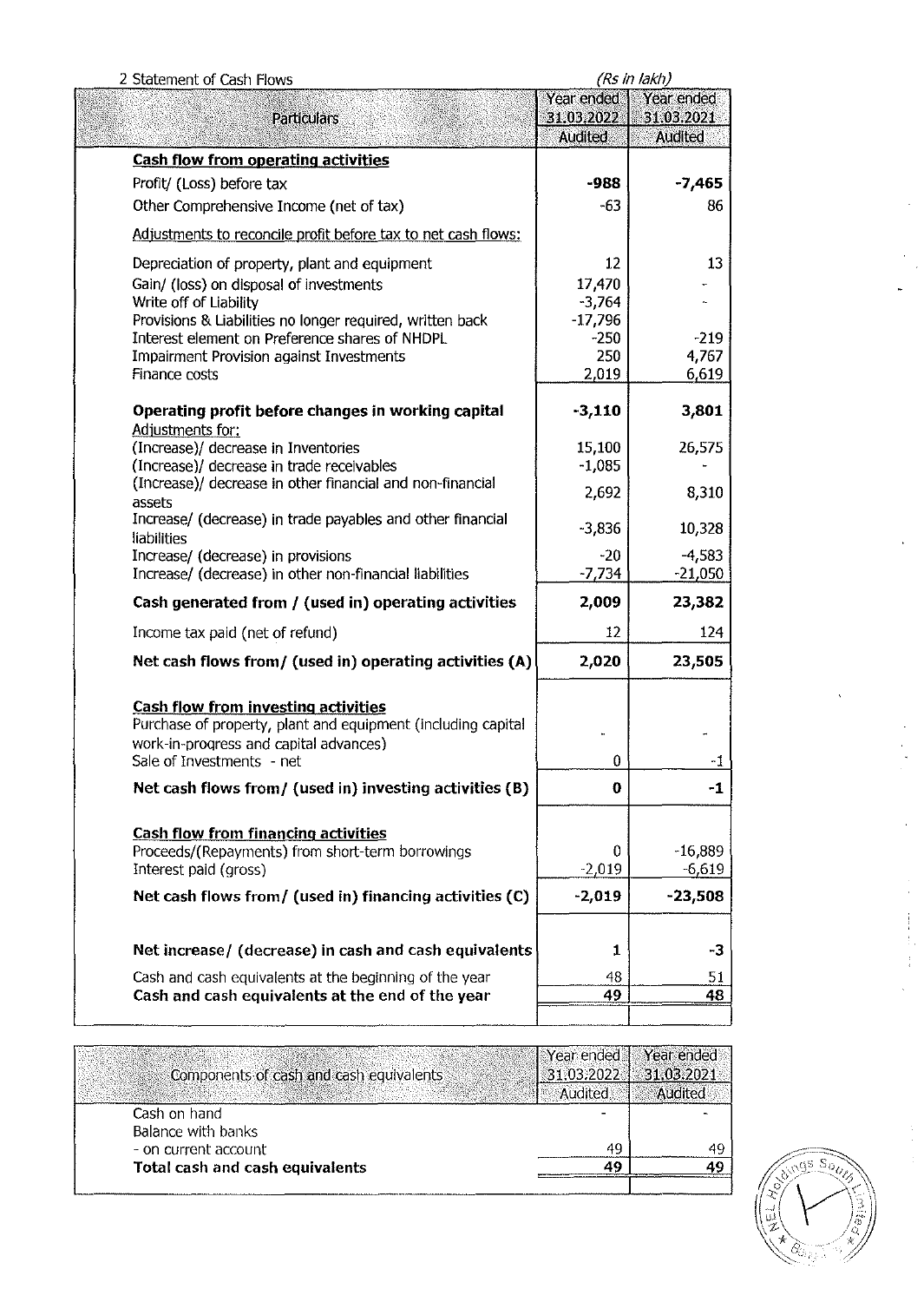- $\mathbf{1}$ 111e above standalone financial results have been reviewed by the Audit committee and approved by the Board of Directors of the Company at its meeting held on 29th April, 2022. The statutory auditors have conducted a limited review of the standalone Financial Results of the Company for the period ended 31st March, 2022.
- These standalone financial results information presented above is prepared in accordance with the Indian Accounting Standards (Ind AS) as prescribed under Section 133 of the Companies Act, 2013 read with Rule 3 of the Companies (Indian Accounting Standards) Rules, 2015. These results are uploaded on the Company website I.e. www.nelholdings.in and on the Stock Exchanges where the shares of the Company are listed I.e. www.bseindia.com.
- 3 Ind AS 116 "Leases" mandatory for reporting periods beginning on or after 1st April, 2019 as notified by the Ministry of Corporate Affairs (MCA) vide Companies (Indian Accounting Standard), Amendment Rules, 2019, replacing the existing lease rental recognItion criteria. However, It is not applicable for the Company as it does not hold any leases valld for more than 12 months as at 31st March, 2022.
- The Company has exited Caesars Palace Project to M/s. BRS Associates In second quarter. RERA approval for this project has been obtained for the same.
- \$ The Company has defaulted on payment to two lenders, Principal (Rs 34,495 lakhs) as on 31st March, 2022 as the facilities have been called off by the banks & financial institutions and entire facility has become due for payment. The penal intererest has not been provided for which Management Is confident to get the waiver of penal Interest as the request is being made to lenders to take haircut of principal & normal interest outstanding also whenever a project exit Is being discussed.
- 6 TIle Company primarily operates in two business segments 'Residential' and 'Facility Management'. All operations are In India and hence there Is no geographical segment. The Company has subsequently changed the Memorandum of Association and got the shareholder approval for the same in end of February 2022.
- $\overline{\mathbf{z}}$ The Company has divested 85% of its holding in NIRPL Ventures Pvt Ltd (formerly known as Nitesh Indiranagar Retail Private Limited) in the second quarter. Consequent to said divestment, NIRPL ceases to be the subsidiary of the Company as on 26th August 2021.
- 8 The Company has divested 100% of its holding (along with holding in NUDPL) in Courtyard Hospitality Private Limited (Formerly known as Courtyard<br>Constructions Private Limited) in the second quarter. Consequent to said div September 2021.
- 9 The Company has settled the outstanding loan of M/s. Shriram City Union Finance ltd (SOJf) in the first quarter and the outstand'ing balance of Rs. 9.29 crores has been settled at Rs. 6.45 cores. Consequently Rs. 2.84 crores Is written back In our records.
- 10 The Company has exited Park Avenue project and entered In to one time settlement with the lender against loan outstanding for said project. Accord!ngly the company has written back Rs. 34.78 crores in first quarter as the bank has released Its charge on such project with NOC.
- 10 The Company has exited Knightsbridge and Virgin Island projects and based on NOC received had treated the same as writeback in the earlier in first quarter. However, pending final settlement with the Bank, the company has now classified Rs. 114.02 crores as disputed liability in the current quarter.
- 11 In respect of Plaza project, the company has reclassified the outstanding interest amount of Rs. 37.28 crs as disputed liability in first quarter.
- 12 The Company has been engaged with Yes Bank in relation to closure of Commissariat road project Loan or which Yes bank has principally agreed for a settlement of the said loan for Rs. 30 Crs. In view of this, Company had written back the Interest amount In first quarter and same Is reclassified the Interest as disputed liability of Rs. 14.43 crores In current quarter.
- 13 With the one time settlements and exists of projects the standalone debt of the company stands at 344.95 crores.
- 14 llle outbreak of second wave of *COVlD·19* pandemic has significantly impacted global buslnesses environment. The restriction of human movement through nationwide lockdown during the period from 27th April, 2021 to 21st June, 2021 imposed by the Government of India to prevent community spread of the disease has resulted significant reduction in economic activities with respect to the operations of the Company, The business of the<br>Company has gone down drastically and the construction activities of the Co down period. The Company has taken necessary steps to overcome the present situation by analysing various internal and external information interalia the assumptions relating to economic forecasts and future cash flows for assessing the recoverability of various assets and receivables viz, investments, contract and non·contract assets, trade and lion "trade receivables, inventories, advances and contract costs as on the date of approval of these financial statements. The assumptions used by the company are being tested through sensitivity analysis and the company expects to recover the carrying amount of these assets and receivables based on the current indicators of future economic benefits. As the management is still assessing the impact of COVID-19 pandemic on the future period, the impact may be different from that estimated as at the date of approval of these financial statements and the company will continue to closely monitor the material changes If any, to the future economic conditions. Same situation is continuing in the FY 2021-22 due to pandemic outbreak.

 $\begin{array}{c} \bullet \\ \bullet \\ \bullet \\ \bullet \end{array}$ 

 $\label{eq:reduced} \frac{1}{2} \left( \frac{1}{2} \left( \frac{1}{2} \left( \frac{1}{2} \left( \frac{1}{2} \left( \frac{1}{2} \left( \frac{1}{2} \left( \frac{1}{2} \right) \right) \right) + \frac{1}{2} \left( \frac{1}{2} \left( \frac{1}{2} \left( \frac{1}{2} \left( \frac{1}{2} \right) \right) \right) + \frac{1}{2} \left( \frac{1}{2} \left( \frac{1}{2} \left( \frac{1}{2} \right) \right) \right) \right) \right) \right) - \frac{1}{2} \left( \frac$ 

ţ

 $\mathbf{I}$ ţ

#### 15 Going concern

These financial statements have been prepared on a going concern basis notwithstanding accumulated losses as at the balance sheet date and a negative net current assets situation. As per the managment with these exits of residential projects and the debt coming down, the company is hopeful of revival In the coming years.

These financial statements therefore do not include any adjustments relating to recoverability and classification of asset amounts or to classification of liabilities that may be necessary if the Company is unable to continue as a going concern.

The figures for the quarter ended 31st March, 2022 are the derived balancing figures between the unaudited figures in respect of nine months ended 31st December 2021.

I6 The figures in respect of previous period have been regrouped/recast wherever necessary.

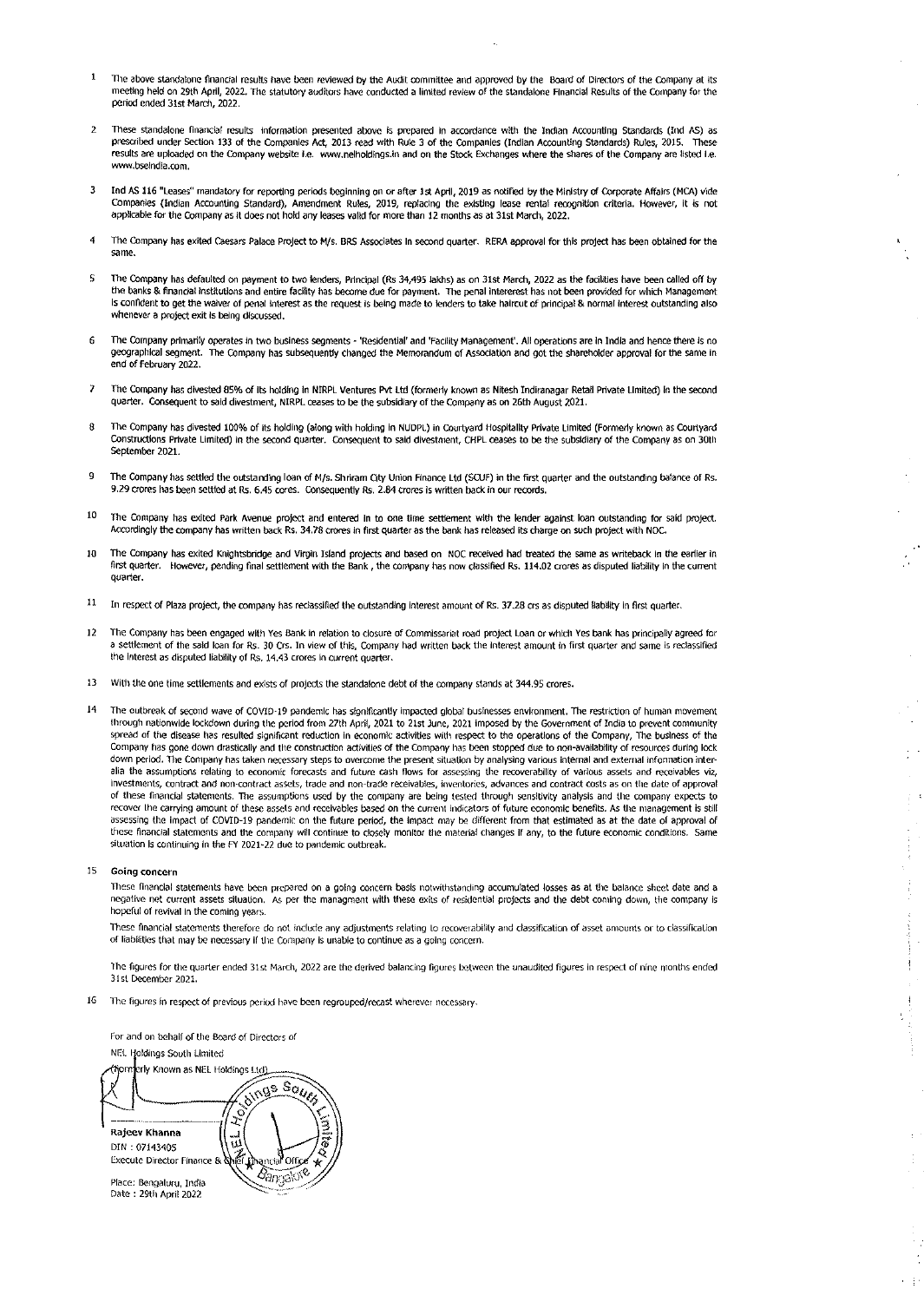# UET.

# Annexure I (Standalone) Holdings South Limited

*Statement of impact of Audit Qualifications (for audit report with modified opinion) submitted along with Annual Audited Financial Results* - *Statement of impact of Audit Qualifications filr the Financial Year ended 31st March 2022.* 

I. Pursuant to Regulations 33 and 52 of SEBI (LODR) (Amendment) Regulations 2016 Rs inlakhs

| SI.<br>No | <b>Particulars</b>        | <b>Audited figures (as</b><br>reported before<br>adjusting for<br>qualifications) | <b>Adjusted figures</b><br>(audited figures<br>after adjusting for<br>qualifications) |  |
|-----------|---------------------------|-----------------------------------------------------------------------------------|---------------------------------------------------------------------------------------|--|
|           | Turnover / Total income   | 20,325                                                                            | 20,325                                                                                |  |
| 2         | <b>Total Expenditure</b>  | 21,432                                                                            | 28.659                                                                                |  |
| З         | <b>Net loss</b>           | $-1,107$                                                                          | -8.334                                                                                |  |
| 4         | <b>Earnings Per share</b> | $-0.72$                                                                           |                                                                                       |  |
| 5         | <b>Total assets</b>       | 51,268                                                                            | 44.041                                                                                |  |
| 6         | <b>Total Liabilities</b>  | 1,42,058                                                                          | 142.058                                                                               |  |
| 7         | <b>NETWORTH</b>           | $-90,790$                                                                         | -98.017                                                                               |  |

#### II. Audit Qualification (each Audit Qualification separately)

1. a. Detail of Audit Qualification: The Company has incurred losses over the years resulting in negative net worth, negative working capital and *negative* cash flows. The default in payment of dues to banks and financial institution and creditors etc. are the identified events that, individually or collectively, may cast significant doubt on the Company's ability to coutinue as a going concern. The Statement does not adequately disclose this fact.

The Company is in the process of exiting the projects and settling the loans from banks, financial institutions and creditors etc. Although these transactions have reduced the liability of the Company to banks and financial institutions, the ability of the Company to continue as a going concern remains uncertain in view of the above.

As the Company has not recognized this fact aud has prepared the standalone financial statements on a going concern assumption basis without carrying out any adjustments, in our opinion, the standalone financial statements may not give a true and fair view.

## b. Type of Audit Qualification: Qualified Opinion

## c. Frequency of Qualification: Third Time Qualification

- d. For Audit qualification where the impact is quantified by the Auditor Not Applicable as Auditor has not quantified the impact
- e. For Audit qualification where the impact is not quantified by the Auditor
- i. Management's estimation on the impact of audit qualification: Cannot be quantified.

# NEL Holdings South Limited





1.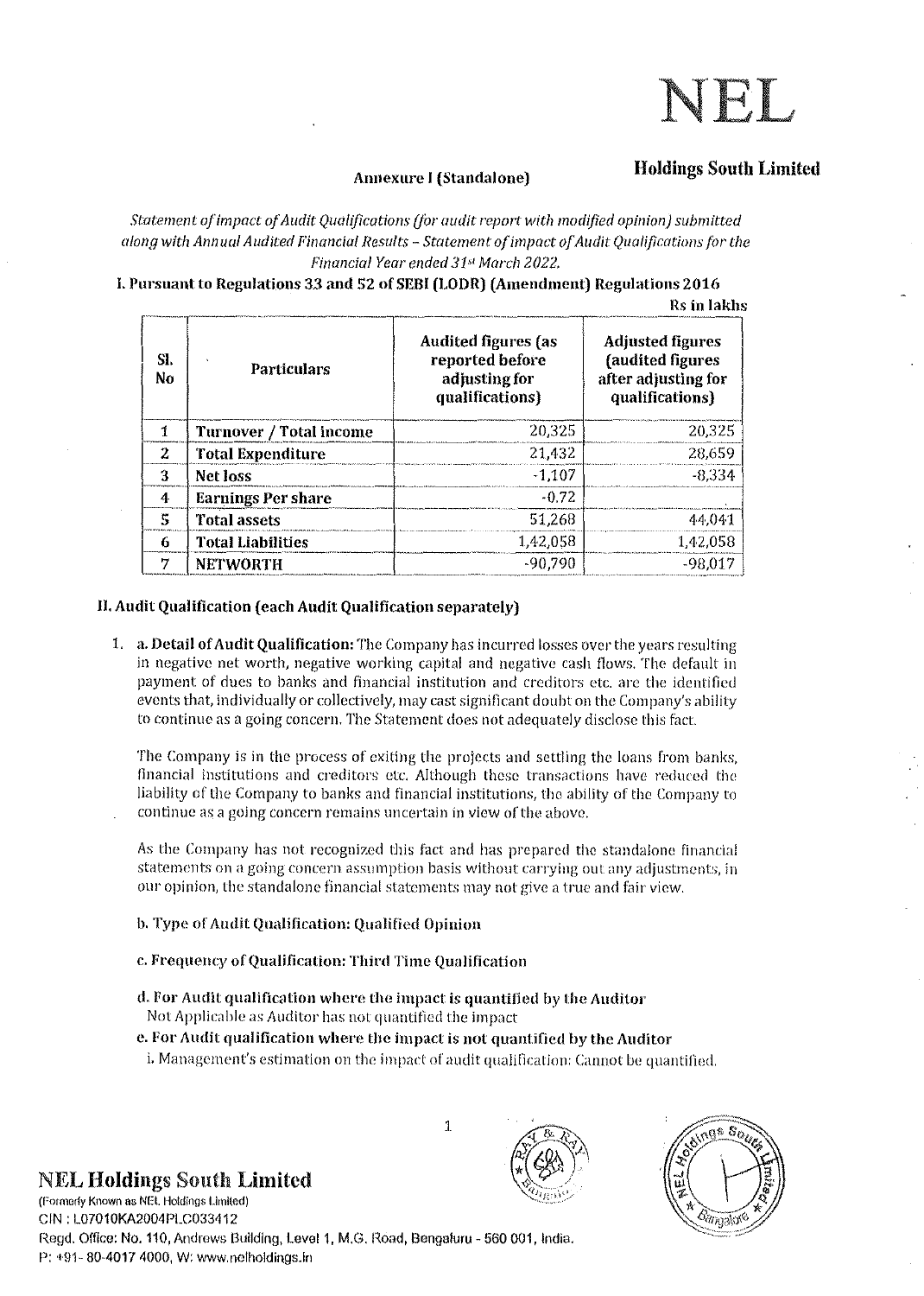# EL

# Holdings South Limited

d. For Audit qualification where the impact is quantified by the Auditor Balance Sheet Reclassification, No impact in P&L

c. For Audit qualification where the impact is not quantified by the Auditor i. Not Applicable as impact is quantified.

ii. If Management is unable to estimate the impact, reasons for the same - Not applicable iii. Auditor's comment on (i) or (ii) above: No Comments

3, a, Detail of Audit Qualification: The outstanding balance of advances collected from customers in earlier years pertaining to dosed / suspended residential projects, amount to Rs, 421 lakhs as on the reporting date. Such receipts are in the nature of deemed deposits under Rule  $2(c)$  (xii) (b) of the Companies Acceptance of Deposit (Rules) 2014 and is within the purview of the provisions of sections 73 to 76 of the Companies Act, 2013.

## h. Type of Audit Qualification: Qualified Opinion

# c. Frequency of Qualification: Third Time Qualification

## d, For Audit qualification where the impact is quantified by the Auditor

The Auditor has quantified the amount of Rs. 421 lakhs for which Liability is already appearing and no further impact has been considered.

## e. For Audit qualification where the impact is not quantified by the Auditor

i. Not Applicable as impact is quantified,

ii. If Management is unable to estimate the impact, reasons for the same-Not applicable  $i$ iii. Auditor's comment on  $(i)$  or  $(ii)$  above: It is a violation of Companies Act.

4, a, Detail of Audit Qualification: In spite of the negative not worth of the subsidiaries, the Company has not accounted for impairment loss of Rs 5,3B9 lakhs against advance given to them, resulting in the understatement of loss and overstatement of net worth by the said amount. The Company has further disbursed fresh advance amounting Rs. 651 Lakhs during the year for which no document has been provided to us for our verification and which in our opinion is a matter of concern and is prejudicial to the interest of the Company.

## b. Type of Audit Qualification: Qualified Opinion

## c, Frequency of Qualification: Third Time Qualification

d. For Audit qualification where the impact is quantified by the Auditor The Auditor has quantified the amount of Rs, 651 lakhs for which impact has been considered in above table,

# c, For Audit qualification where the impact is not quantified by the Auditor

- i. Not Applicable as impact is quantified,
- ii. If Management is unable to estimate the impact, reasons for the same- Not applicable.

3

iii. Auditor's comment on (i) or (ii) above: No Comments

# NEL Holdings South Limited (Formorly Known us NEL Holdings Limited)





CIN: L07010KA2004PLC033412 Regd, Office: No. 110, Andrews Building, Level 1, M.G. Road, Bengaluru - 560 001, India. P: +91-80-4017 4000, W: www.nelholdings.in